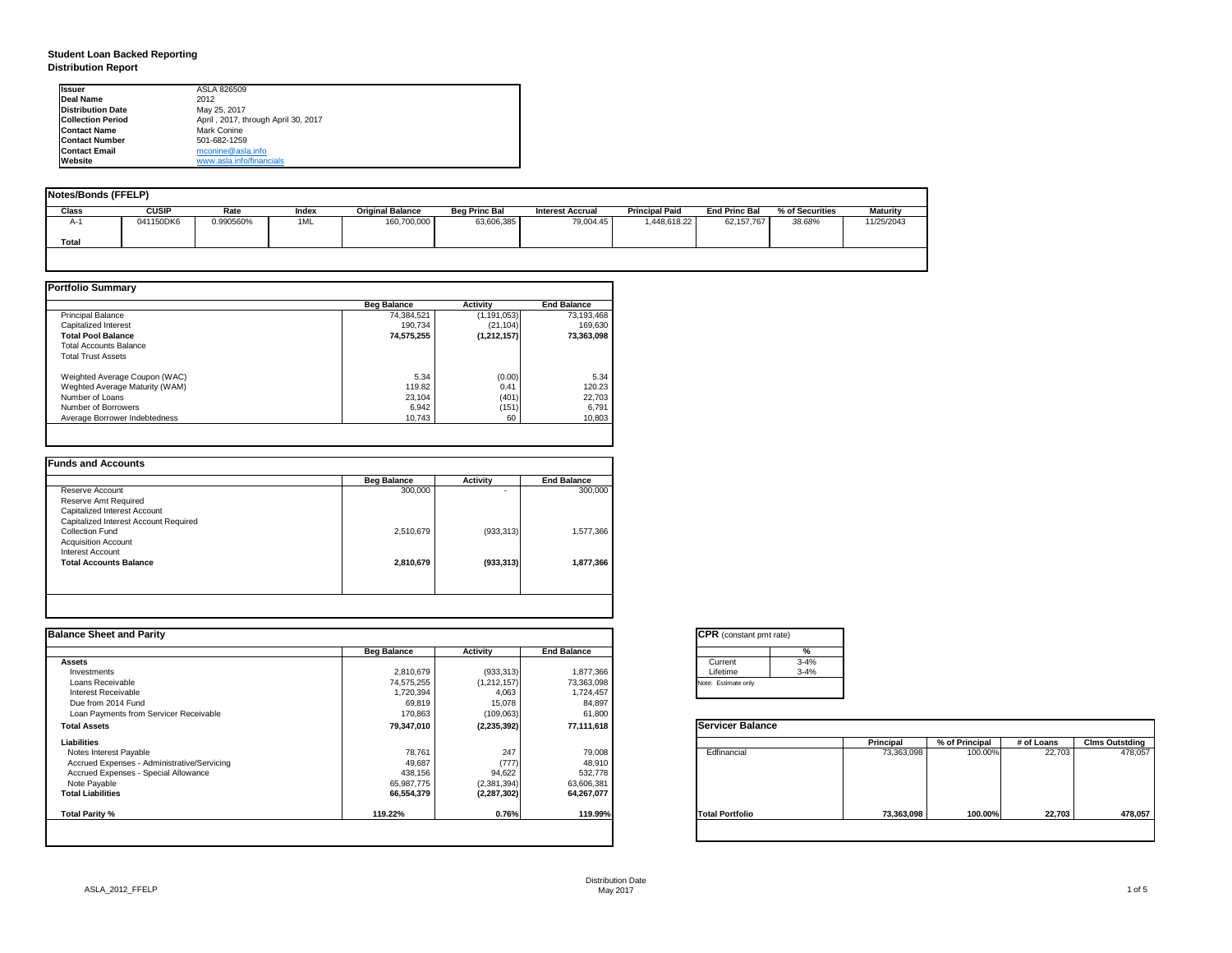## **Student Loan Backed Reporting Distribution Report**

## **Delinquency Status**

|                           | # of Loans       |               | <b>Principal</b> |               |                  | % of Principal |                  | <b>WAC</b>    | <b>WARM</b>      |               |
|---------------------------|------------------|---------------|------------------|---------------|------------------|----------------|------------------|---------------|------------------|---------------|
|                           | <b>Beginning</b> | <b>Ending</b> | <b>Beginning</b> | <b>Ending</b> | <b>Beginning</b> | <b>Ending</b>  | <b>Beginning</b> | <b>Ending</b> | <b>Beginning</b> | <b>Ending</b> |
| In School                 | 120              | 121           | 409,434          | 421,116       | 0.55%            | 0.57%          | 5.53             | 5.49          | 118.97           | 119.24        |
| Grace                     | 72               | 64            | 241,659          | 208,115       | 0.32%            | 0.28%          | 5.00             | 5.04          | 119.60           | 118.83        |
| Repayment                 |                  |               |                  |               |                  |                |                  |               |                  |               |
| Current                   | 14,617           | 14,613        | 43,726,164       | 43,720,883    | 58.63%           | 59.60%         | 5.44             | 5.43          | 127.19           | 126.64        |
| 31-60 Days Delinquent     | 733              | 712           | 2,652,502        | 2,962,535     | 3.56%            | 4.04%          | 5.47             | 5.41          | 114.40           | 133.09        |
| 61-90 Days Delinquent     | 436              | 500           | 1,699,110        | 1,847,577     | 2.28%            | 2.52%          | 5.40             | 5.48          | 112.79           | 113.20        |
| 91-120 Days Delingent     | 346              | 303           | 1,274,107        | 1,241,843     | 1.71%            | 1.69%          | 5.50             | 5.65          | 115.78           | 114.31        |
| 121-180 Days Delinquent   | 526              | 555           | 1,949,811        | 1,926,352     | 2.61%            | 2.63%          | 5.48             | 5.45          | 116.79           | 109.45        |
| 181-270 Days Delinquent   | 427              | 449           | 1,587,742        | 1,708,819     | 2.13%            | 2.33%          | 5.52             | 5.50          | 101.04           | 108.06        |
| 271+ Days Delinquent      | 191              | 127           | 628,476          | 435,842       | 0.84%            | 0.59%          | 5.39             | 5.26          | 111.43           | 92.82         |
| <b>Total Repayment</b>    | 17,276           | 17,259        | 53,517,910       | 53,843,852    | 71.76%           | 73.39%         | 5.44             | 5.44          | 124.49           | 124.77        |
| Forbearance               | 2,780            | 2,440         | 10,761,768       | 9,408,179     | 14.43%           | 12.82%         | 5.50             | 5.50          | 118.41           | 119.02        |
| Deferment                 | 2,714            | 2,667         | 9,147,170        | 9,028,771     | 12.27%           | 12.31%         | 5.42             | 5.44          | 114.58           | 115.27        |
| <b>Claims in Progress</b> | 142              | 152           | 497,314          | 453,065       | 0.67%            | 0.62%          | 5.85             | 5.62          | 106.05           | 97.40         |
| <b>Claims Denied</b>      |                  |               |                  |               |                  |                |                  |               |                  |               |
| <b>Total Portfolio</b>    | 23,104           | 22,703        | 74,575,255       | 73,363,098    | 100%             | 100%           | 5.45             | 5.45          | 122.23           | 122.65        |

| Delinquency Status                  |                  |               |                  |                  |                  |                |                  |            |                  |               |  |
|-------------------------------------|------------------|---------------|------------------|------------------|------------------|----------------|------------------|------------|------------------|---------------|--|
|                                     |                  | # of Loans    |                  | <b>Principal</b> |                  | % of Principal |                  | <b>WAC</b> |                  | <b>WARM</b>   |  |
|                                     | <b>Beginning</b> | <b>Ending</b> | <b>Beginning</b> | <b>Ending</b>    | <b>Beginning</b> | Ending         | <b>Beginning</b> | Ending     | <b>Beginning</b> | <b>Ending</b> |  |
| Current                             | 14,617           | 14,613        | 43,726,164       | 43,720,883       | 81.70%           | 81.20%         | 5.44             | 5.43       | 127.19           | 126.64        |  |
| 31-60 Days Delinquent               | 733              | 712           | 2,652,502        | 2,962,535        | 4.96%            | 5.50%          | 5.47             | 5.41       | 114.40           | 133.09        |  |
| 61-90 Days Delinquent               | 436              | 500           | 1,699,110        | 1,847,577        | 3.17%            | 3.43%          | 5.40             | 5.48       | 112.79           | 113.20        |  |
| 91-120 Days Delingent               | 346              | 303           | 1,274,107        | 1,241,843        | 2.38%            | 2.31%          | 5.50             | 5.65       | 115.78           | 114.31        |  |
| 121-180 Days Delinquent             | 526              | 555           | 1,949,811        | 1,926,352        | 3.64%            | 3.58%          | 5.48             | 5.45       | 116.79           | 109.45        |  |
| 181-270 Days Delinquent             | 427              | 449           | 1,587,742        | 1,708,819        | 2.97%            | 3.17%          | 5.52             | 5.50       | 101.04           | 108.06        |  |
| 271+ Days Delinquent                | 191              | 127           | 628,476          | 435,842          | 1.17%            | 0.81%          | 5.39             | 5.26       | 111.43           | 92.82         |  |
| <b>Total Portfolio in Repayment</b> | 17,276           | 17,259        | 53,517,910       | 53,843,852       | 100%             | 100%           | 5.44             | 5.44       | 124.49           | 124.77        |  |
|                                     |                  |               |                  |                  |                  |                |                  |            |                  |               |  |

| <b>Portfolio by Loan Type</b>           |                  |               |                  |                  |           |                |                  |        |                  |               |  |
|-----------------------------------------|------------------|---------------|------------------|------------------|-----------|----------------|------------------|--------|------------------|---------------|--|
|                                         | # of Loans       |               |                  | <b>Principal</b> |           | % of Principal | <b>WAC</b>       |        | <b>WARM</b>      |               |  |
|                                         | <b>Beginning</b> | <b>Ending</b> | <b>Beginning</b> | <b>Ending</b>    | Beginning | Ending         | <b>Beginning</b> | Ending | <b>Beginning</b> | <b>Ending</b> |  |
| <b>Subsidized Consolidation Loans</b>   |                  |               |                  |                  |           |                |                  |        |                  |               |  |
| <b>Unsubsidized Consolidation Loans</b> |                  |               |                  |                  |           |                |                  |        |                  |               |  |
| <b>Subsidized Stafford Loans</b>        | 12,986           | 12,770        | 34,015,395       | 33,472,704       | 45.61%    | 45.63%         | 5.30             | 5.3C   | 115.80           | 116.06        |  |
| <b>Unsubsidized Stafford Loans</b>      | 9,606            | 9,451         | 38,388,789       | 37,762,090       | 51.48%    | 51.47%         | 5.44             | 5.44   | 128.71           | 129.28        |  |
| <b>PLUS/GradPLUS Loans</b>              | 512              | 482           | 2,171,070        | 2,128,304        | 2.91%     | 2.90%          | 8.03             | 8.02   | 108.22           | 108.60        |  |
| <b>SLS Loans</b>                        |                  |               |                  |                  |           |                |                  |        |                  |               |  |
| <b>Total Portfolio</b>                  | 23,104           | 22,703        | 74,575,255       | 73,363,098       | 100%      | 100%           | 5.45             | 5.45   | 122.23           | 122.65        |  |

|                                            |                  | # of Loans    |                  | <b>Principal</b> |                  | % of Principal |                  | <b>WAC</b>    |                  | <b>WARM</b> |  |
|--------------------------------------------|------------------|---------------|------------------|------------------|------------------|----------------|------------------|---------------|------------------|-------------|--|
|                                            | <b>Beginning</b> | <b>Ending</b> | <b>Beginning</b> | Ending           | <b>Beginning</b> | <b>Ending</b>  | <b>Beginning</b> | <b>Ending</b> | <b>Beginning</b> | Ending      |  |
| Graduate / 4-Year Loans                    | 17,973           | 17,643        | 60,111,624       | 59,120,056       | 80.61%           | 80.59%         | 5.44             | 5.44          | 122.89           | 123.29      |  |
| 2-Year Loans                               | 4,703            | 4,633         | 13,475,314       | 13,255,825       | 18.07%           | 18.07%         | 5.48             | 5.48          | 120.10           | 120.73      |  |
| Proprietary / Technical / Vocational Loans | 428              | 427           | 988,317          | 987,217          | 1.33%            | 1.35%          | 5.54             | 5.54          | 110.52           | 109.96      |  |
| Unknown (Consolidation) Loans              |                  |               |                  |                  |                  |                |                  |               |                  |             |  |
| <b>Other Loans</b>                         |                  |               |                  |                  |                  |                |                  |               |                  |             |  |
| <b>Total Portfolio</b>                     | 23,104           | 22,703        | 74,575,255       | 73,363,098       | 100%             | 100%           | 5.45             | 5.45          | 122.23           | 122.65      |  |

| <b>Portfolio Indices</b> |                  |               |                  |            |                  |               |
|--------------------------|------------------|---------------|------------------|------------|------------------|---------------|
|                          | # of Loans       |               | Principal        |            | % of Principal   |               |
|                          | <b>Beginning</b> | <b>Ending</b> | <b>Beginning</b> | Ending     | <b>Beginning</b> | <b>Ending</b> |
| <b>Fixed Loans</b>       | 13,641           | 13,380        | 49,483,120       | 48,672,096 | 66.35%           | 66.34%        |
| Variable Loans           | 9,463            | 9,323         | 25,092,135       | 24,691,002 | 33.65%           | 33.66%        |
| T-Bill Loans             | 9,463            | 9,323         | 25,092,135       | 24,691,002 | 33.65%           | 33.66%        |
| <b>CMT Loans</b>         |                  |               |                  |            |                  |               |
| <b>Total Portfolio</b>   | 23,104           | 22,703        | 74,575,255       | 73,363,098 | 100%             | 100%          |
|                          |                  |               |                  |            |                  |               |
|                          |                  |               |                  |            |                  |               |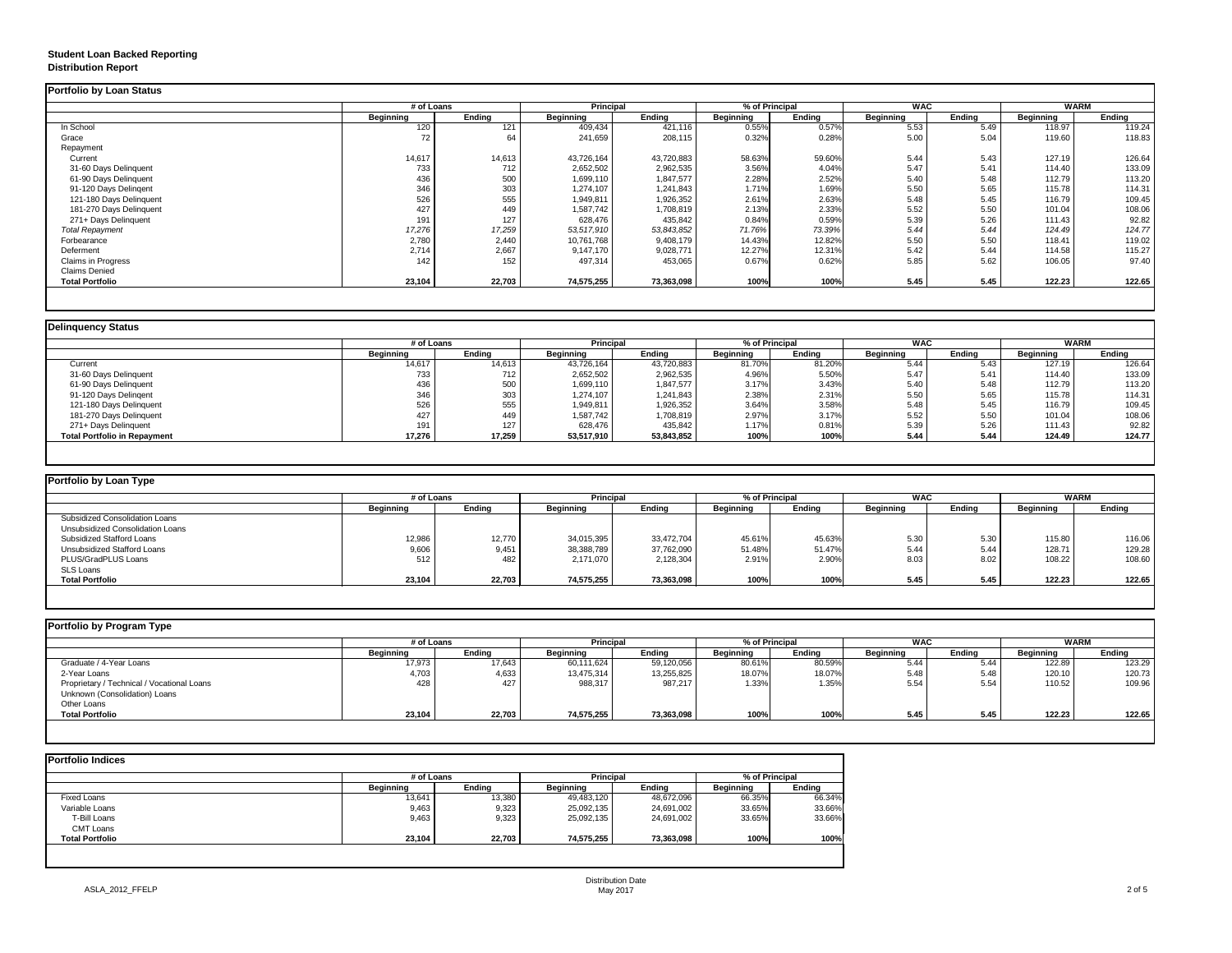**Distribution Date** May 25, 2017<br>**Collection Period** April 1, 2017, through Apri April 1, 2017, through April 30, 2017

# **Collection Activity**

| Beginning Balance - April 1, 2017<br><b>Collection Amount Received</b>                       | 2,510,679   |
|----------------------------------------------------------------------------------------------|-------------|
|                                                                                              |             |
|                                                                                              | 1,576,396   |
| <b>Recoveries</b>                                                                            |             |
| Reserve Account                                                                              |             |
| <b>Excess of Required Reserve Account</b>                                                    | 115         |
| Interest on Investment Earnings                                                              | 856         |
| Capitalized Interest Account (after a stepdown or release date)                              |             |
| <b>Acquisition Account</b>                                                                   |             |
| Payments from Guarantor                                                                      |             |
| Transfer from 2010 Collection Fund for correction of error                                   |             |
| <b>Required Repurchases</b>                                                                  |             |
| Special Allowance Payable to Department of Education                                         |             |
| <b>Consolidated Rebate Fees</b>                                                              |             |
| Rating Agency Surveillance Fees                                                              |             |
| Principal payments, interest payments, administration fees, servicing fees, and trustee fees | (2,510,679) |
| Other Amounts Received in Collection                                                         |             |
| <b>Total Available Funds</b>                                                                 | 1,577,366   |

| <b>Fees Due for Current Period</b> | as of 4/30/2017 |
|------------------------------------|-----------------|
| Indenture Trustee Fees             | 833.33          |
| <b>Servicing Fees</b>              | 42,796          |
| <b>Administration Fees</b>         | 6,114           |
| Late Fees                          |                 |
| <b>Other Fees</b>                  |                 |
| <b>Total Fees</b>                  | 49,743.33       |
| <b>Cumulative Default Rate</b>     | as of 4/30/2017 |
| Current Period Defaults (\$)       | 244,352.10      |
| Cumulative Defaults (\$)           | 34,254,222.92   |
|                                    |                 |

| Cumulative Default (% of original pool balance)                                                     | 21.34%          |
|-----------------------------------------------------------------------------------------------------|-----------------|
| Cumulative Default (% of cumulative entered repayment balance) <sup>a</sup>                         | 47.10%          |
| Current Period Payments (Recoveries) from Guarantor (\$)                                            | 397,804.86      |
| Current Period Borrower Recoveries (\$)                                                             | n/a             |
| Cumulative Recoveries (\$) <sup>b</sup>                                                             | \$32,476,657.52 |
| <b>Cumulative Recovery Rate (%)</b>                                                                 | 94.81%          |
| <b>Cumulative Net Loss Rate (%)</b>                                                                 | 1.11%           |
| Servicer Reject Rate (FFELP) (%)                                                                    |                 |
| Cumulative Servicer Reject Rate (FFELP) (%)                                                         |                 |
| Repayment balance includes all repayment loans with the exception of balances in claim status<br>a) |                 |
| Cumulative Recoveries includes 97% of claims in progress balances                                   |                 |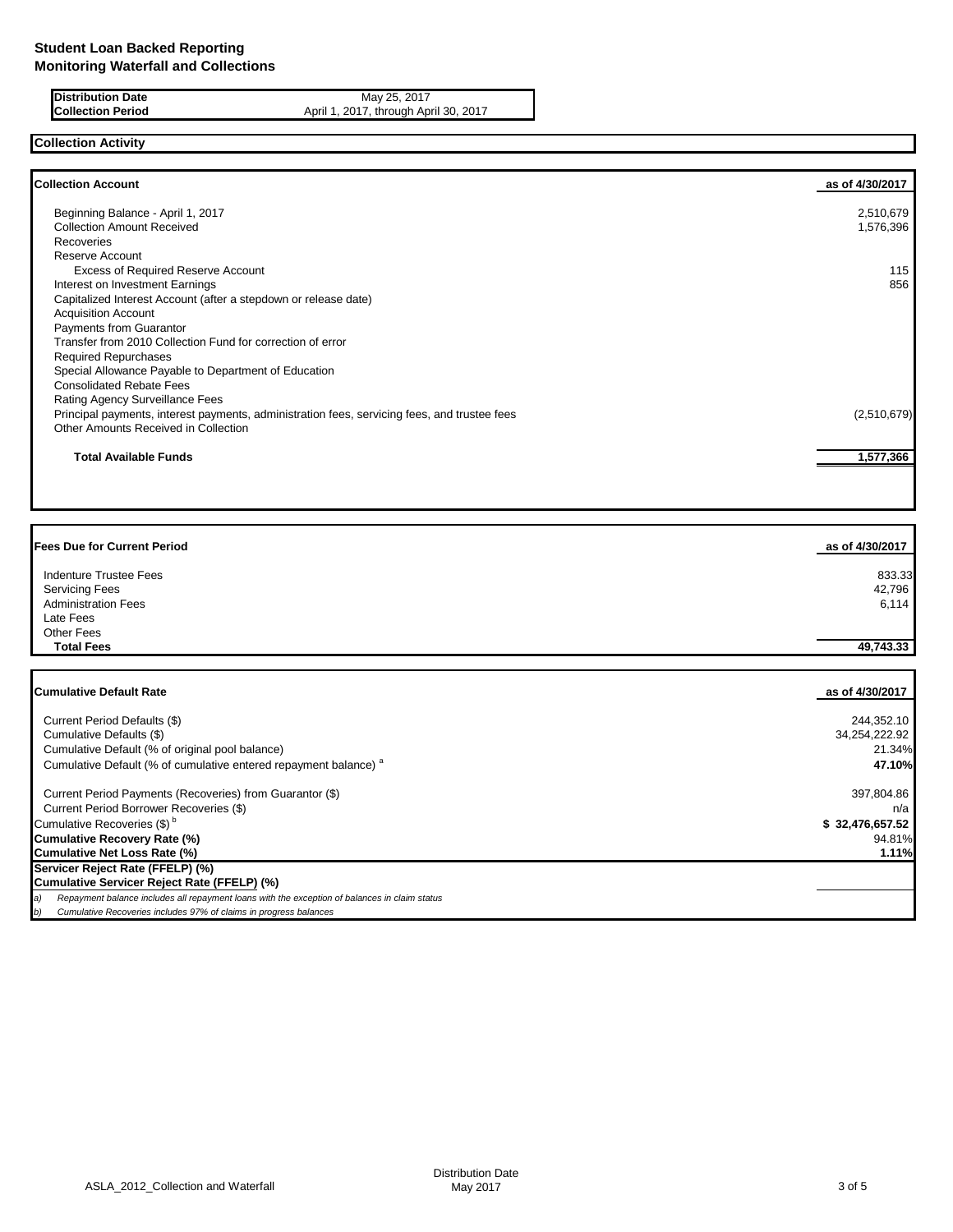**Waterfall Activity**

| <b>Waterfall for Distribution</b>                                                         | <b>Amount Due</b> | <b>Amount Remaining</b> |
|-------------------------------------------------------------------------------------------|-------------------|-------------------------|
| <b>Total Available Funds</b>                                                              |                   | 1,577,366               |
| First: Payments made under any Joint Sharing Agreement                                    |                   |                         |
| <b>Second: Trustee Fees</b>                                                               | 833.33            | 1,576,533               |
| Third: Servicing Fees and Backup Servicing Fees                                           | 42,796            | 1,533,737               |
| <b>Fourth: Administration Fees</b>                                                        | 6,114             | 1,527,623               |
| Fifth: Noteholder Interest                                                                | 79,004.45         | 1,448,618.70            |
| Sixth: Reinstate the balance of the Reserve Fund up to the Specified Reserve Fund Balance |                   |                         |
| Seventh: Noteholder Principal, until paid in full                                         | 1,448,618.22      | 0                       |
|                                                                                           |                   |                         |

| <b>Principal and Interest Distributions</b> | <b>Class A-1</b> |
|---------------------------------------------|------------------|
| Monthly Interest Due                        | 79,004.45        |
| Monthly Interest Paid                       | 79,004.45        |
| <b>Interest Shortfall</b>                   |                  |
| Interest Carryover Due                      |                  |
| Interest Carryover Paid                     |                  |
| <b>Interest Carryover</b>                   |                  |
| Monthly Principal Distribution Amount       | 1,448,618.22     |
| Monthly Principal Paid                      | 1,448,618.22     |
| Shortfall                                   |                  |
| <b>Total Distribution Amount</b>            | 1,527,622.67     |
|                                             |                  |